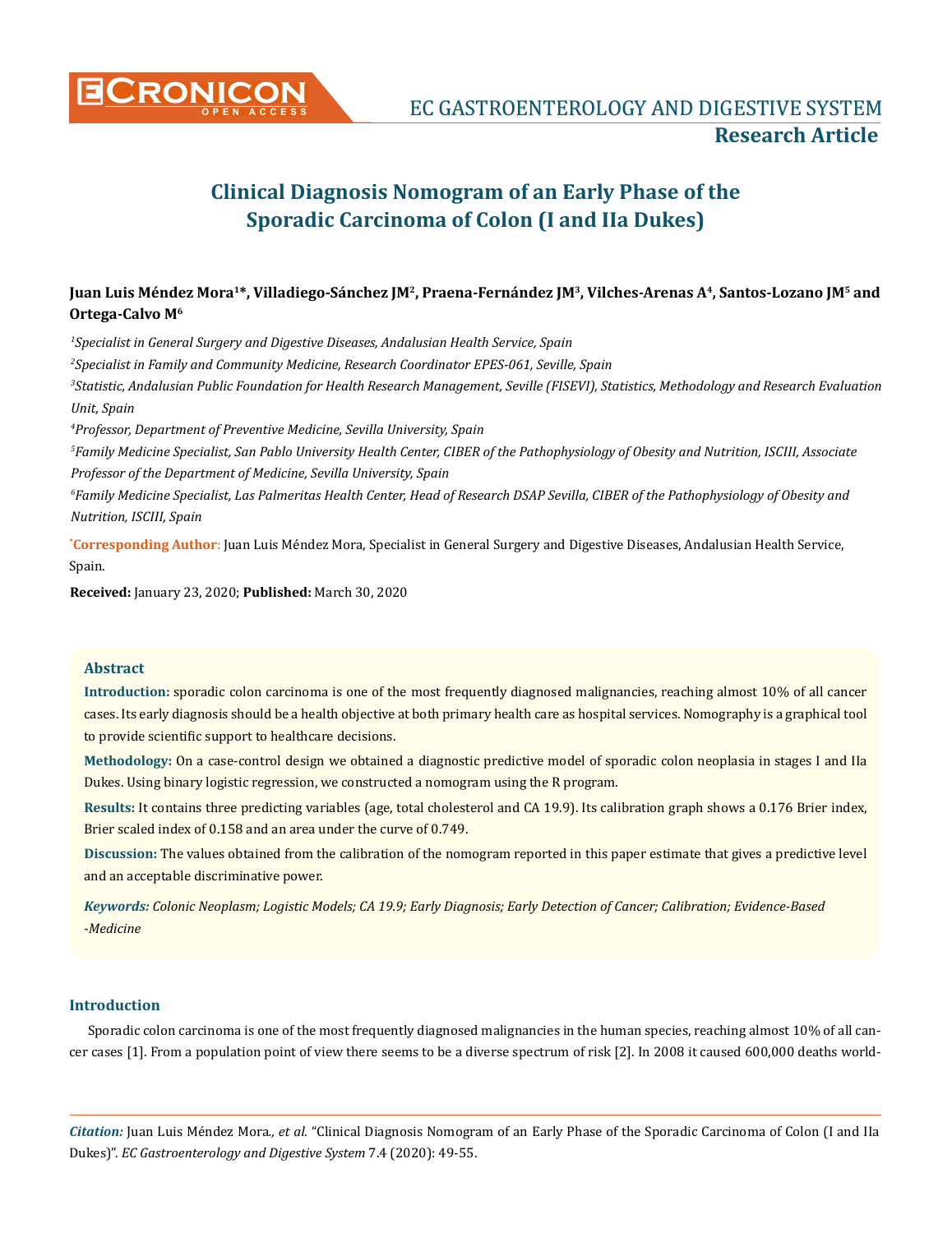wide. Its early diagnosis seems to be a health objective both at the level of primary care and general hospital services. Early diagnosis of sporadic colon neoplasia does not lead to greater and better survival according to some researchers [3] and according to others [4]. On the other hand, when screening programs are carried out, cases are often misled at an early stage (Dukes A and B) [5].

Nomography is increasingly used in the clinic because it seems to improve communication between the doctor and the patient, giving the former a useful tool for answering [6] clinical questions. It is an important phase of the development of predictive models Although there are also voices against its excessive use [7]. In any case, it is a graphic instrument to give scientific support to health decisions [8].

### **Objective of the Study**

Our objective in this article has been the development and construction of a diagnostic nomogram of clinical utility with the data of a predictive model of sporadic colorectal carcinoma (SCC) in the early clinical phase [9,10].

#### **Materials and Methods**

The construction of the nomogram has been carried out based on the data obtained in a case-control study carried out on patients with sporadic colorectal malignancies (cases) and healthy or affected patients with other non-oncological diseases studied both at the hospital level and in care. primary (controls). All cases had a diagnostic biopsy and were in stages I and IIa of Dukes in the presurgical phase. The inclusion criteria for the cases were an endoscopy with positive biopsy. The exclusion criteria were the existence of metastases, severe dyslipidemia, coexistence with other neoplasia, hereditary polyposis syndrome, hereditary non-polypoid colorectal cancer, inflammatory bowel disease, non-epithelial neoplasms and immunodeficiencies.

In the controls, the inclusion criterion was the absence of colorectal neoplasia. The exclusion criteria were in turn: any type of neoplastic disease, existence of pre-neoplastic colorectal lesions, severe dyslipidemia and immunodeficiency. Controls were not performed colonoscopy or opaque enema. There was a telephone check two years after the selection to rule out neoplastic disease at any level.

The mathematical model is published in the year 2009 [10] and it included three predictive variables (patient age, total plasma cholesterol level and CA 19.9 level) and an interaction (age x CA 19.9). By criteria of clinical utility we have constructed the nomogram with the model that did not include the interaction.

The same data package from the original investigation was used, but this time the statistical program used was R [11]. The nomogram was built with the "rms" package and the "val.prob.ci" function belonging to the R [12] library. We build the ROC curve of the model with the R Commander package (RcmdrPlugin.ROC).

#### **Results**

The origin of the controls is shown in table 1. The nomogram is shown in figure 1 and the calibration chart made with the "rms" package is in figure 2.

Figure 3 shows the ROC curve together with the specific confidence intervals of the binary logistic regression model.

|            | <b>Primary Care Controls</b> | <b>Hospital Controls</b> | <b>Cases of CCE</b> |
|------------|------------------------------|--------------------------|---------------------|
| Number     | 128                          | 147                      | 126                 |
| Percentage | 31.92                        | 36.66                    | 31.42               |

*Table 1: Total number of cases and distribution of controls.*

*Citation:* Juan Luis Méndez Mora*., et al.* "Clinical Diagnosis Nomogram of an Early Phase of the Sporadic Carcinoma of Colon (I and IIa Dukes)". *EC Gastroenterology and Digestive System* 7.4 (2020): 49-55.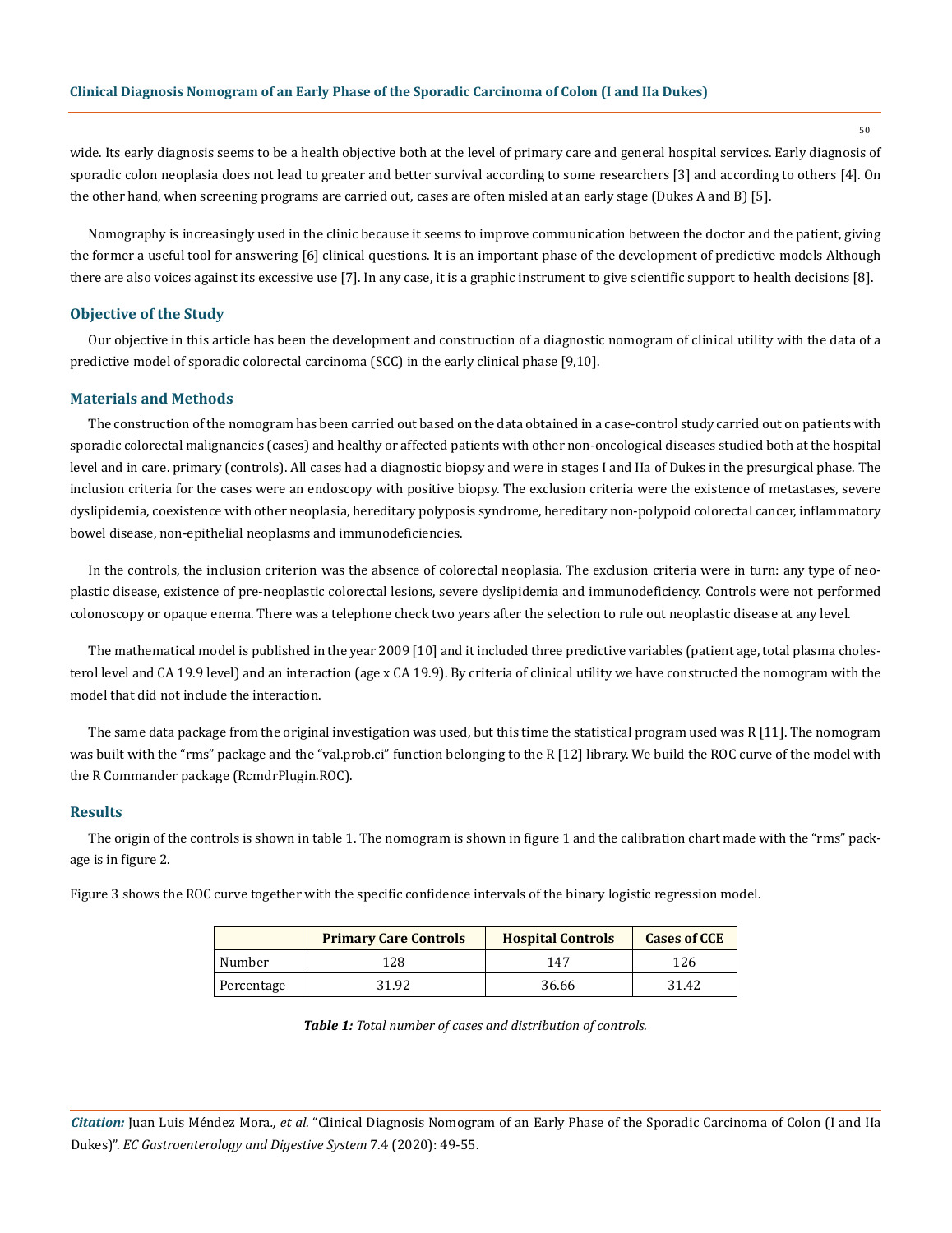

*Figure 1: Nomogram for the clinical diagnosis of CEC in phases I and IIa of Dukes.* 



*Figure 2: Calibration graph of the nomogram of figure 1. R2: R2 from Nagelkerke; Brier: Brier index; Brier scaled: Brier index scaled; C (ROC): Concordance index/area under the ROC curve; Intercept: Constant; Slope: Pending.*

*Citation:* Juan Luis Méndez Mora*., et al.* "Clinical Diagnosis Nomogram of an Early Phase of the Sporadic Carcinoma of Colon (I and IIa Dukes)". *EC Gastroenterology and Digestive System* 7.4 (2020): 49-55.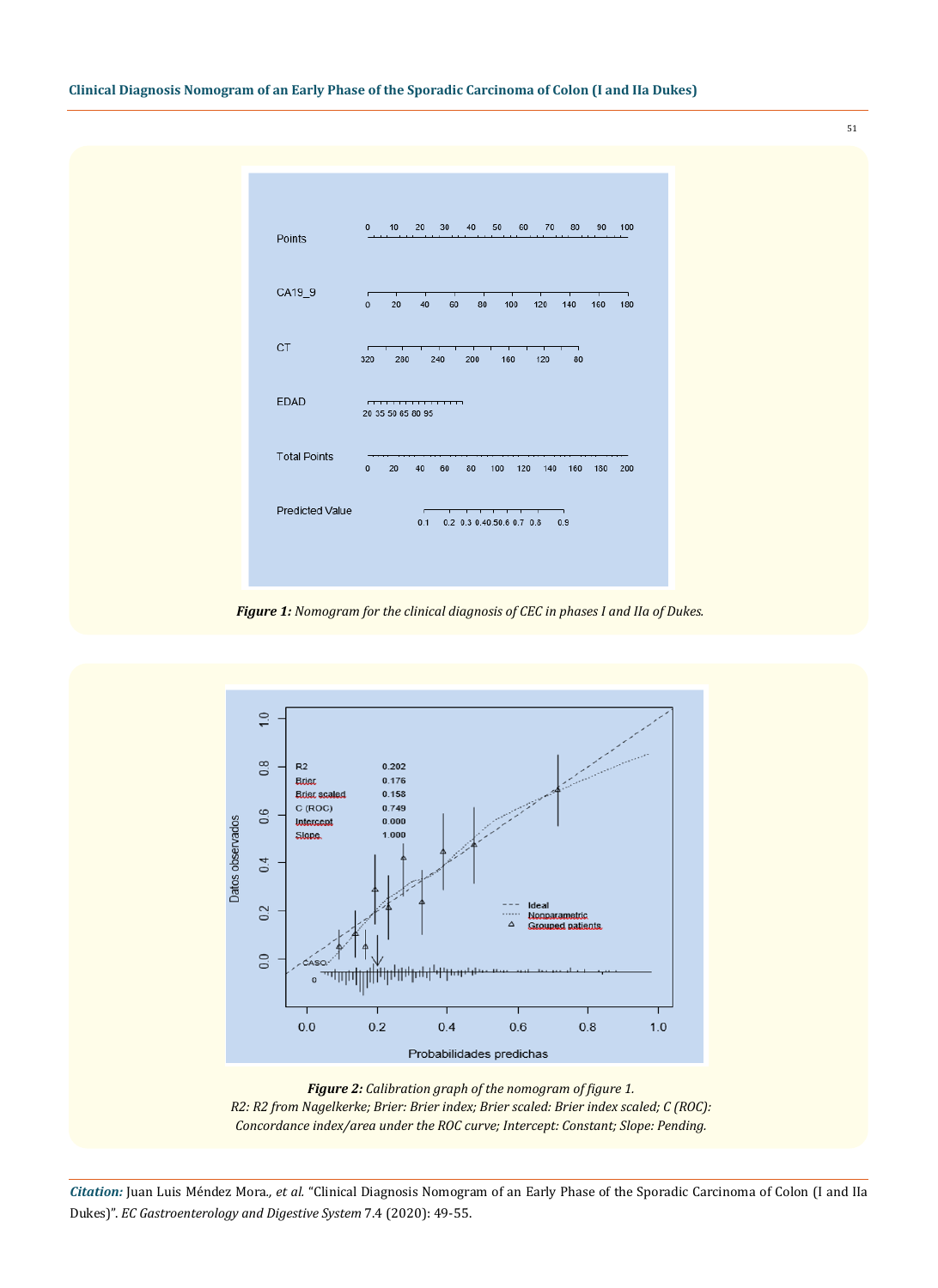Curva ROC del modelo logístico  $\supseteq$  $\frac{\infty}{\infty}$  $66$ Sensitivity AUC: 0.749  $\overline{5}$ 02  $\approx$  $1.0$  $0.8$  $0.6$  $0.4$  $0.2$  $0.0$ Specificity

*Figure 3: ROC curve of the binary logistic model of clinical diagnosis of CCE 10. AUC: Area under the ROC curve.*

#### **Discussion and Conclusion**

Without entering into the methodological question of whether nomograms are a setback or an advance in statistical and epidemiological research, we have prepared this because we understand that it can be a useful tool to manage the uncertainty of the diagnosis of sporadic colon neoplasia in early stages Given that a diverse risk spectrum exists from a population point of view [2], we understand that this nomogram can be useful in both primary and specialized care.

In the initial stages of our investigation [9] the variable CEA (pre-surgical carcinoembryonic antigen) was not statistically significant and we decided not to continue collecting it. The carcinoembryonic antigen has more diagnostic utility in the postoperative follow-up of patients than in the diagnosis of the early stages of the disease as in this case [14]. We could have imputed values to the records of those we did not own, but we gave up on it and analyzed only the values actually observed.

On the other hand, CA 19.9, a carbohydrate antigen also called Lewis sialized antigen, has value in any diagnostic phase of sporadic colon neoplasia and is the one we have exploited in this work. The highest values have been described in a pancreatic tail neoplasm with liver metastases [15].

Given the epidemiological utility of the product variable (CA 19.9 x Age) defined in our article [10], we did not want to miss the opportunity to use it by name. But the results we obtained in a first analysis were not admissible because the expected probability line ("predicted value") was very small and not manageable for the clinician. We decided to construct the nomogram with the natural logarithms of the variables that made up the model with interaction and we also did not obtain very adequate results from a visual point of view (the predicted probability line was still small and of little use, so we finally stopped including the interaction variable).

*Citation:* Juan Luis Méndez Mora*., et al.* "Clinical Diagnosis Nomogram of an Early Phase of the Sporadic Carcinoma of Colon (I and IIa Dukes)". *EC Gastroenterology and Digestive System* 7.4 (2020): 49-55.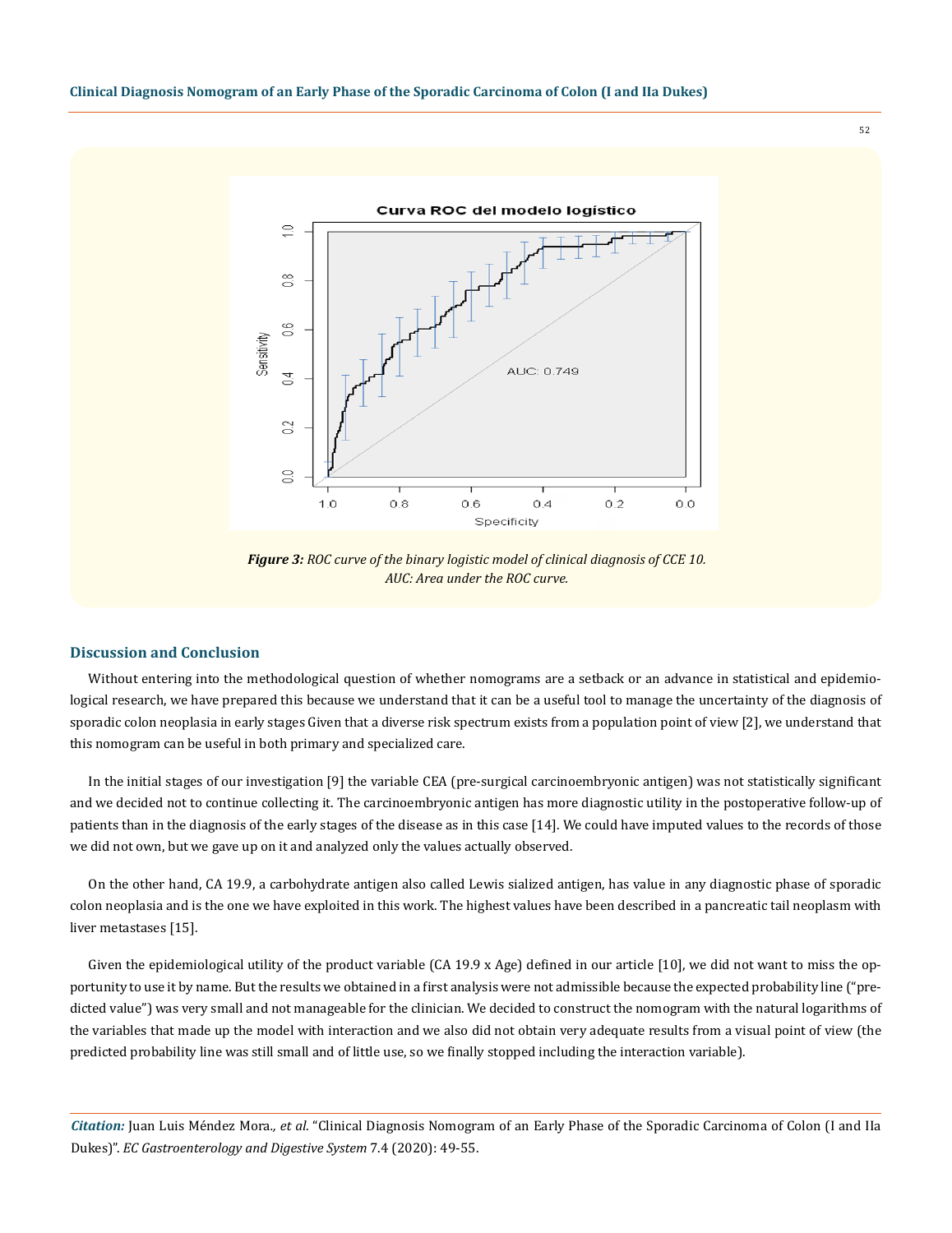The variable total cholesterol is very interesting in this predictive model because its reduction is in line with the existence of a general cancerous syndrome at an early stage because it decreases as the diagnostic probability of SCC increases. Although from the princeps publication of Rose., *et al.* [16] there is disparate evidence on this issue [17].

We believe that this nomogram is of clinical utility both in specialty consultations (Digestive, Medical Oncology) and family medicine (Primary Care) because the controls were collected at both levels thus giving representativeness to the sample. Also, with a size of around 400 elements, we estimate that the model has adequate internal functioning, by including nothing more than three significant predictors [18].

Calibration graphs are necessary when creating a nomogram [19,20] although in our case it is not a recurrence calibration but a diagnostic calibration. The graphic functions of the R program provide a very suitable solution for the validation of a model like this. The fact that the smoothing line in figure 2 is very close to the diagonal graphically exposes the acceptable calibration level of this model. The area under the ROC curve of our model  $\sim 0.75$ ) is a very interesting value and supports the clinical utility of the nomogram (acceptable discriminative level). In predictive models with dichotomous outcome variables, the concordance statistic C is equivalent to the area under the ROC curve.

Nagelkerke R [2] is similar to the coefficient of determination in linear regression. Quantify the percentage of variability explained by the predictive variables of the adjusted model. The Brier index measures the difference between what is observed and what is predicted on a quadratic scale. The closer to 0 the better predictive ability the model has. At lower value, better predictions. The Brier index of our model is 0.17.

The Brier index began to be used in the analysis of weather forecasts. Nowadays it is used more and more frequently in the health literature [21].

It depends on the prevalence of the disease (the a priori probability) in the population on which the predictive model is built. It is therefore suitable for population comparisons. There is a standardized form that is the scaled Brier index [22] that ranges from 0 to 1 and that is independent of prevalence.

The scaled Brier index ranges from 0 to 1. The scaled Brier of our model, 0.158, we believe that it also gives clinical utility [23,24] in predictive terms. In any case, this nomogram is believed to be useful in the case-finding technique and not in the screening technique. Our intention has not been to create an overdiagnosis instrument, but to develop a method to manage clinical uncertainty [25].

For example, a primary care physician who performs a diagnostic evaluation of a 76-year-old male (non-predictive variable) (predictor variable) with a total plasma cholesterol of 137 (predictor variable) and a CA 19.9 of 43 (predictor variable), controlling for the rest of the variables, you would get a score of: Age =  $\sim$  27 points, Plasma cholesterol =  $\sim$  62 points and Ca 19.9 =  $\sim$  24 points.

Adding all these scores on the bottom line of the nomogram we obtain a total score of 113 points. The perpendicular of that score corresponds approximately to a predicted probability of 0.67 (67%) (Figure 1). The biological profile described corresponds to our registry No. 43, which was a case of colon adenocarcinoma.

In summary, we developed and described a diagnostic nomogram of early Dukes CCE (I and IIb) based on a case-control study conducted previously. The Brier index and the area under the ROC curve obtained make it useful, both at a predictive and discriminative level, in clinical consultations of primary and specialized care.

#### **Acknowledgement**

The researchers thank Prof. Emilio Sánchez Catalejo for his teaching at the Andalusian School of Public Health in Granada (EASP).

*Citation:* Juan Luis Méndez Mora*., et al.* "Clinical Diagnosis Nomogram of an Early Phase of the Sporadic Carcinoma of Colon (I and IIa Dukes)". *EC Gastroenterology and Digestive System* 7.4 (2020): 49-55.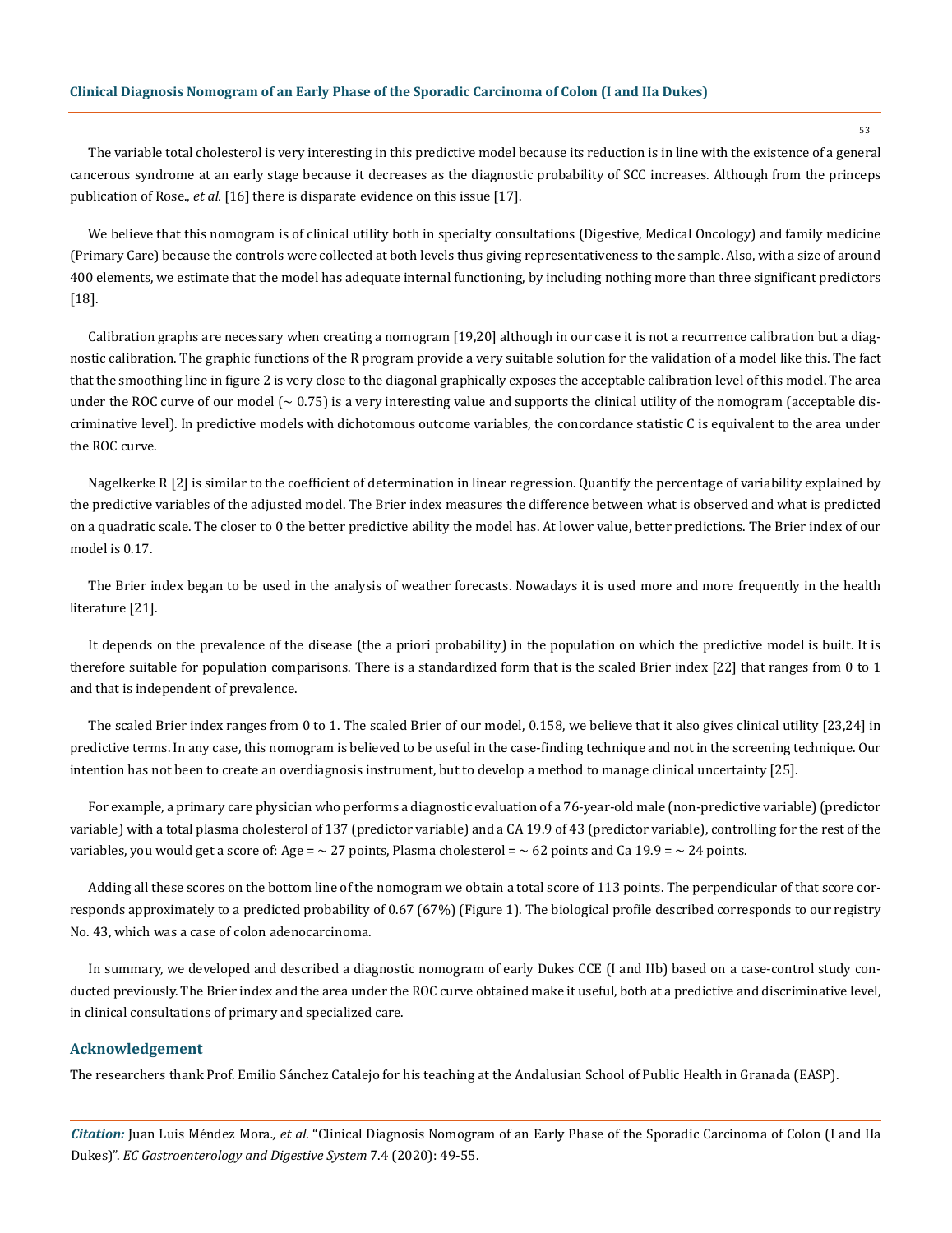## **Author's Contribution**

JLMM, JMVS and MOC conceived and designed the study that was part of the Doctoral Thesis of the first two. JLMM, JMVS, AVA, JMPF, JMSL and MOC collected the data. All authors analyzed and interpreted the results. All authors participated in the drafting, revision and approval of the submitted manuscript.

#### **Bibliography**

- 1. Win AK., *et al*. "Risk prediction models for colorectal cancer: a review". *[Cancer Epidemiology, Biomarkers and Prevention](https://www.ncbi.nlm.nih.gov/pubmed/22169185)* 21.3 (2012): [398-410.](https://www.ncbi.nlm.nih.gov/pubmed/22169185)
- 2. Jemal A., *et al*[. "Global patterns of cancer incidence and mortality rates and trends".](https://www.ncbi.nlm.nih.gov/pubmed/20647400) *Cancer Epidemiology, Biomarkers and Prevention* [19.8 \(2010\): 1893-907.](https://www.ncbi.nlm.nih.gov/pubmed/20647400)
- 3. Porta M., *et al*[. "Influence of "diagnostic delay" upon cancer survival: an analysis of five tumour sites".](https://www.ncbi.nlm.nih.gov/pmc/articles/PMC1060763/) *Journal of Epidemiology and [Community Health](https://www.ncbi.nlm.nih.gov/pmc/articles/PMC1060763/)* 45.3 (1991): 225-230.
- 4. Tørring ML., *et al*[. "Diagnostic interval and mortality in colorectal cancer: U-shaped association demonstrated for three different](https://www.ncbi.nlm.nih.gov/pubmed/22459430)  datasets". *[Journal of Clinical Epidemiology](https://www.ncbi.nlm.nih.gov/pubmed/22459430)* 65.6 (2012): 669-678.
- 5. Logan RF., *et al*[. "Outcomes of the Bowel Cancer Screening Programme \(BCSP\) in England after the first 1 million tests".](https://www.ncbi.nlm.nih.gov/pmc/articles/PMC3437782/) *Gut* 61.10 [\(2012\): 1439-1446.](https://www.ncbi.nlm.nih.gov/pmc/articles/PMC3437782/)
- 6. [Kattan MW and Marasco J. "What is a real nomogam?"](https://www.ncbi.nlm.nih.gov/pubmed/20172360) *Seminars in Oncology* 37.1 (2010): 23-26.
- 7. [Grimes D A. "The nomogram epidemic: resurgence of a medical relic".](https://www.ncbi.nlm.nih.gov/pubmed/18711159) *Annals of Internal Medicine* 149.4 (2008): 273-275.
- 8. [Grimes DA and Schulz KF. "Refining clinical diagnosis with likelihood ratios".](https://www.ncbi.nlm.nih.gov/pubmed/15850636) *Lancet* 365.9469 (2005): 1500-1505.
- 9. Méndez-Mora JL., *et al*[. "Comportamiento del CA 19.9 y de la fracción HDL colesterol en una muestra de pacientes con carcinoma de](http://scielo.isciii.es/scielo.php?script=sci_arttext&pid=S0212-71992004000500005) colon esporádico". *[Anales de Medicina Interna](http://scielo.isciii.es/scielo.php?script=sci_arttext&pid=S0212-71992004000500005)* 21 (2004): 227-230.
- 10. Villadiego-Sánchez JM., *et al*[. "Multivariate explanatory model for sporadic carcinoma of the colon in Dukes' stages I and IIa".](https://www.ncbi.nlm.nih.gov/pmc/articles/PMC2640476/) *Interna[tional Journal of Medical Sciences](https://www.ncbi.nlm.nih.gov/pmc/articles/PMC2640476/)* 6.1 (2009): 43-50.
- 11. [Ihaka R and Gentleman RR. "A language for data analysis and graphics".](http://biostat.mc.vanderbilt.edu/wiki/pub/Main/JeffreyHorner/JCGSR.pdf) *Journal of Computational and Graphical Statistics* 5 (1996): [299-314.](http://biostat.mc.vanderbilt.edu/wiki/pub/Main/JeffreyHorner/JCGSR.pdf)
- 12. [Harrel Jr FJ. "Package "rms"". Versión 4.1-0 \(2014\).](http://cran.r-project.org/web/packages/rms/rms.pdf)
- 13. [Duffy MJ. "Tumor markers in clinical practice: a review focusing on common solid cancers".](https://www.ncbi.nlm.nih.gov/pubmed/22584792) *Medical Principles and Practice* 22.1 [\(2013\): 4-11.](https://www.ncbi.nlm.nih.gov/pubmed/22584792)
- 14. Menéndez-Sánchez P., *et al*[. "Marcadores tumorales en cáncer colorectal".](https://www.medigraphic.com/pdfs/circir/cc-2013/cc132p.pdf) *Cirugia y Cirujanos* 81 (2013): 169-175.
- 15. Al-Khallaf H., *et al*[. "The Highest Ever Reported Level of Carbohydrate Antigen19-9: A Case Report".](https://www.researchgate.net/publication/273926667_The_Highest_Ever_Reported_Level_of_Carbohydrate_Antigen_19-9_A_Case_Report) *Journal of Medical Cases* 2 (2011): [71-75.](https://www.researchgate.net/publication/273926667_The_Highest_Ever_Reported_Level_of_Carbohydrate_Antigen_19-9_A_Case_Report)
- 16. Rose G., *et al*[. "Colon cancer and blood cholesterol".](https://www.ncbi.nlm.nih.gov/pubmed/4129874) *Lancet* 1.7850 (1974): 181-183.
- 17. Wulaningsih W., *et al*[. "Serum Lipids and the Risk of Gastrointestinal Malignancies in the Swedish AMORIS Study".](https://www.ncbi.nlm.nih.gov/pubmed/22969802) *Journal of Cancer Epidemiology* [\(2012\): 792034.](https://www.ncbi.nlm.nih.gov/pubmed/22969802)

*Citation:* Juan Luis Méndez Mora*., et al.* "Clinical Diagnosis Nomogram of an Early Phase of the Sporadic Carcinoma of Colon (I and IIa Dukes)". *EC Gastroenterology and Digestive System* 7.4 (2020): 49-55.